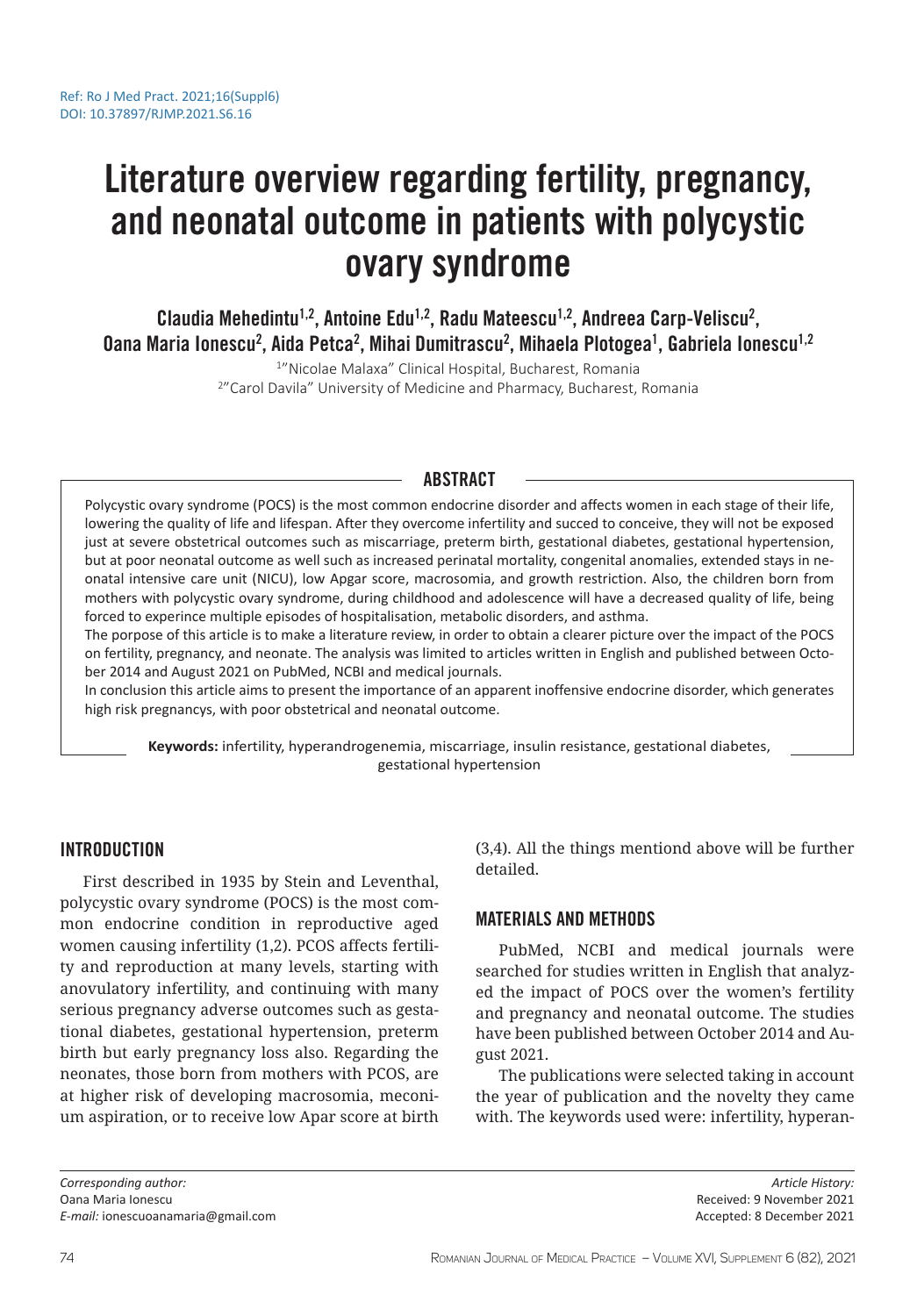drogenemia, miscarriage, insulin resistance, gestational diabetes, gestational hypertension.

## DEFINITION AND EPIDEMIOLOGY

Regarding the definition, although they are older than 10 years and not consented by all, Rotterdam criteria are most frequently used (2). The criteria are: chronic anovulation (more than 35 days between periods), hyperandrogenism and ultrasound changes in both ovaries such as multiple small follicules (12 or more, with diameters between 2-9 mm) or increased ovarian volume (over 10cm<sup>3</sup>) (3-5). The frequency of PCOS is evaluated as being 12-20% from reproductive aged women. The affected ones will present signs and sympthoms of hyperandrogenism, irregular menstruations and infertility; obesity, is also present in 50-80% of patients (3,5). Many women present signs of glucose intolerance and insulin resistance, with a prevalence of 30-35% in the U.S. which are the promotors of type II diabetes. Cases of type II diabetes mellitus were reported in 8 to 10% of women with POCS (3,6).

## HYPERANDROGENISM AND INSULIN RESISTANCE

POCS is a disease which affects women in a reproductive, hormonal, metabolic, and psychological way. Insulin resistance and hyperandrogenism are the fundamental pathophysiologic mechanisms, but the chronic inflammation generated by the syndrome itself, isn't neglectable (7). The abdominal obesity is an important contributer in the process via adipocytokynes (8). In women with POCS the adipocite is hypertrophied, and also contains a higher concentration of inflammatory markers especially high-sensitive C-reactive protein (hs-CRP), IL6, TNF-α and adipokines like adiponectin, visfatin and omentin. This kind of adipocites is more sensitive, and more predisposed to undergo apoptosis. This is how the pathonenesis circle stars, the inflammatory markers released during apoptosis trigger an inflammatory cascade which will induce insulin resistance and hyperandrogenism. Also, the rised androgen levels will determinine adypocite hypertrophy (7). Biocheminal speaking, it seems that the insulin resistance is generated by the drop of insulin receptor-β subunit which is located in the visceral adipose tissue cells (8). Regarding hyperandrogenemia, the androgens involved are testosterone, dihydrotestosterone (DHT), androstenedione (A4), dihydroepiandrosterone sulfate (DHEAS), as well as 3β-hydroxysteroid dehydrogenase (3β-HSD), the enzyme responsible for pro-androgens conversion to bioactive androgens (8,9). Lately have been discovered some new species of androgens such as 11-ketotestosterone and 11-keto dihydrotestosterone (11-oxygenated C19 steroids), the last being considered the most bioactive androgen in women with POCS.

In which concerns the sources of androgens, these are: ovarian theca cells, adrenal cortex, abdominal subcutaneous adipose store, and other extra ovarian sources (10). These steroids have a stimulating effect on the ovarian thecal cells, which determines ovary sensitization to LH stimulus, and in the end androgens hyperprouduction. Both, androgens and insulin, reduce sex hormone binding globulin (SHBG) production, increasing thereby free circulating androgens, and worsening their clinical effects (11).

# POLYCYSTIC OVARY SYNDROME – OBESITY – AMENORHEEA – INFERTILITY

Inferitility is defined as the inability of procreate after twelve months or more of spontaneous conception. According to WHO this affliction affects approximately 50-80 millions of women (12).

POCS is one of the major infertility causes (13). As we discussed above insulin resistance and hyperinsulineamia plays a significant role in the pathogenesis of this affection characterisezd by oligomenoeehea and hyperandrogenism (14). It has to be mentioned that insulin resistance appears only in certain tissues, more precisely in fat tissue and skeletal-muscle. Hyperinsulinemia has a promotor effect over the ovary and adrenal glands, leading to greater steroid synthesis. These biochemical changes will manifest through follicular arrest and anovulation (12). The increased level of androgens, on the other hand, determines the storage of visceral adiposity, which together with obesity will highten insulin resistance and hyperinsulinemia (14). Obesity has a major role in infertility through the adipocyte capacity of aromatization androgens to estrogens, estradiol to estrone and dehydroepiandrosterone to androstenediol (13) determining a hyperestrogenic enviorment which will exert a negative feedback on the hypothalamic – pituitary – ovarian (HPO) axis (14).

Also, in POCS patients, the LH secretion is characterized by an elevated pulse frequency and amplitude but, with a declined degree (15). In addition it has been noticed a gucotoxic effect on the hypothalamic neurons, which will lessen the LH response to GnRH stimulus. Furthermore, the metabolic products of the glucose will accumulate in the ovary, affecting the gonad as well (14).

In conclusion one of the POCS induced infertility mechanism is that the steroid storage is greater in obese women, most of the sex hormones having greater affinity for the adipocyte than for blood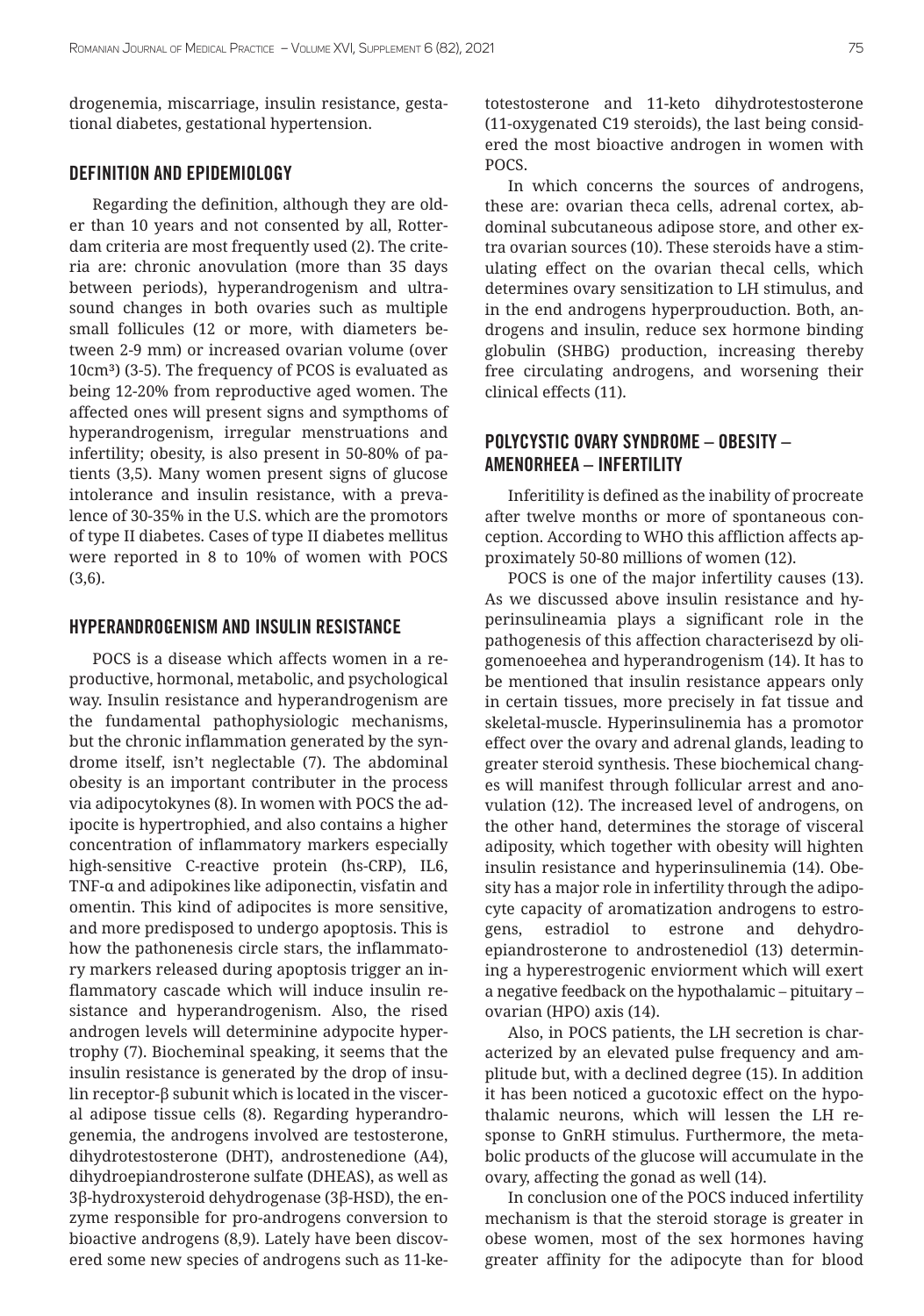stream. The second presumed mechanism is the signalization via adipokines like leptin, adiponectin and resistin. These molecules are produced by the adipocyte and have the ability to block ovulation (13).

# RESTORING FERTILITY IN PATIENTS WITH POLYCYSTIC OVARY SYNDROME

Looking at the metabolic consequences of obesity, it appears appropriate that first step in the management of infertility to be considered lifestyle change (16,19). Lifestyle change reffers especially to weight loss, the recommendations in this direction being to obtain an energy deficit of 30% and physical activity minimum of 150 minutes per week, during a period of 3-6 months (18,19). It seems that a weight reduction with approximately 10% improves menstrual cycle in 80% and increases the chances to spontaneously conceive with 29%. Bariatric surgery is another therapy option, the eligible candidates are patiens with a BMI> 40 kg/m². It has to be mentioned that pacients who undergone bariatric surgery will have high-risk pregnancys and will need a carefull and closer monitoring (18).

Others steps in infertility management are pharmacotherapy, surgery and assisted reproductive technologies (ART) (17,19). Metformin is a drug used in the treatment of diabetus mellitus. The drug has the role of decrease insulin resistance and in concequence to restore the balance between circulating androgens concentration and SHBG synthesis. Furthermore, it has insulin sensitizing effect not only on the ovary and fat tissue but on the liver, skeletal muscle and endothelium too. It was observed that patients treated with Metformin had a lower abortion rate. Despite all its positive effects, it has been noticed that Metformin is more effective in the treatment of adolescents with POCS than in adult ones (16).

In fact, in adult ones the first choice treatment is clomiphen citrate. The drug acts by blocking the hypothalamic estrogen receptor sites, which will lead to an augumented secretion of GnRH, and implicit an increase of FSH, LH secretion, follicular growth and ovulation (16,18). Clomiphene citrate is associated with a rise of conception rate per cycle with 22% and until now no teratogenic effects have been noticed after the administration (18).

With an efficacy comparable with that of clomiphen citrate, but with more side effects, Letrozole is an aromatase inhibitor, which reduces ovarian estradiol production. Although the drug is considerd a line 2 ovulation inductor, it has proven its effectiveness even when clomiphen citrate didn't (18,19). Gonadotrophin therapy is also used as an ovulation inductor in POCS patients. This method requires a close follow-up of follicles, in order to prevent multiple pregnancy and ovarian hyperstimulation syndrome (OHSS) (18).

Patients with POCS who fail to respond to pharmacological therapy are candidates for assisted reproductive technologies (ART) ten times more comparing with those without of PCOS. These techniques are IVF, ICSI and *in vitro* maturation (17,19).

Regarding the surgical techniques, laparoscopic ovarian drilling is another treatment option for women who didn't respond at pharmacological treatment. The techniqe consists in ovary theca perforation in 5-10 elective points with the porpose to destroy the androgen secretory tissue, in order to restore the hormonal balance (19).

Besides the options mentioned above are also worth to be mentioned vitamin D, inositol and minerals administration (18,19).

## MISCARRIAGE AND PRETERM BIRTH

The connection between POCS and miscarriage has been studied and debated for many years in specialty literature (20).

According with recent studies it's known that patients who were diagnosed before pregnancy with POCS will have an increased risk of miscarriage comparing with those without this diagnosis. One of the possible mechanisms could be the association between PCOS and autoimmune and genetic disorders but also decreased circulating progesterone and estradiol levels in these patients (5,20). Another presumed mechanism involves the following: disruption of hypothalamic-pituitary-ovarian axis, diminished oocyte quality, deficiency of the endometrial decidualization, poor oocyte quality and impaired endometrial receptivity (21).

Insulin resistance and hyperinsulinemia, are independent risk factors for miscarriage. The researchers found a prevalence of 27% of insulin resistance in POCS patients who suffered miscarriages (21). Comparing with non-obese controls, it seems that obesity is strongly associated with miscarriage (20).

Despite all things, the incidence of miscarriage in POCS patients still remains unclear, especially when in some studies is described as 10%, while in another is 80% (20).

Preterm birth is another important obstetrical complication in women with PCOS. Comparing with healthy pregnant women, the POCS ones have a double risk of developing spontaneous preterm labour and delivery. It seems that the risk of very preterm birth (< 32 weeks) is higher than that of moderate preterm birth (32-36 weeks). Regarding the extremely preterm delivery (<28 weeks) the risk is three times higher in these patients (22).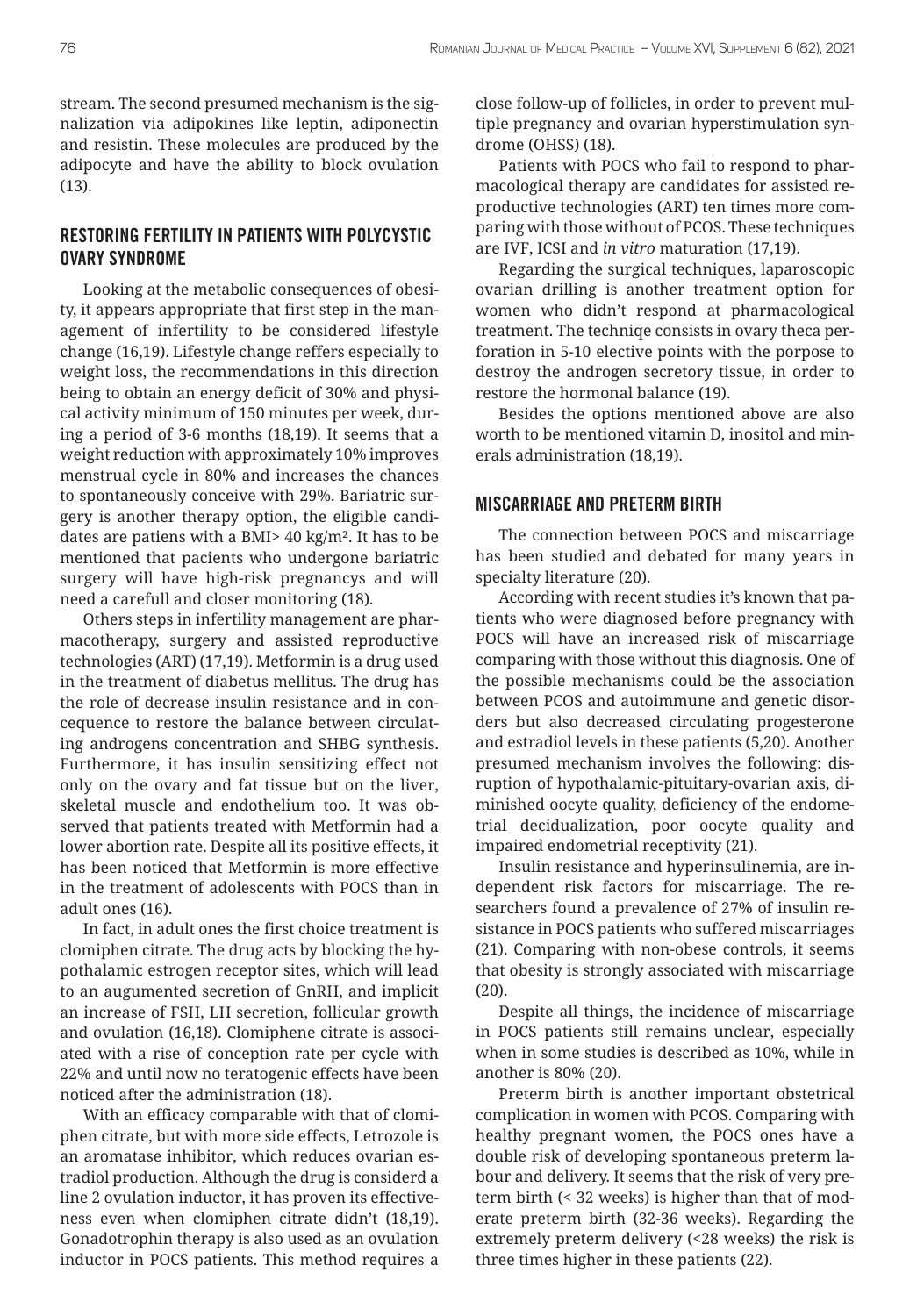#### GESTATIONAL HYPERTENSION AND PREECLAMPSIA

Pregnant women with POCS are at higher risk of developing gestational hypertension and preeclampsia (25).

Regarding the involvement of hyperanrogenism in the pathophisiology, it seems that women with preeclampsia have testosterone levels 1.5-2.4 fold higher comparing with control group (25).

Literature has shown that insulin resistance, one of the main pathophysiologic pathways of POCS, has a major role in the development of hypertensive disorder in pregnancy. The cells of both, artery muscle layer and endothelial layer are insulin-sensitive cells. Under the stimulus of hyperinsulinemia, nitric oxide (NO) and Prostaglandins (PG) synthesis are reduced, which will lead to an increased peripheral vascular resistance. Histologically the changes are the following: endothelial dysfunction, lumen stenosis and hypertrophy of the muscular layer. All these processes will contribute to peripheral vascular resistance and increased blood pressure (23).

According to literature, the women with POCS and without other risk factors for gestational hypertension, are 62% more likely to develop the disease comparing with non-POCS control group (24).

#### GESTATIONAL DIABETES

Gestational diabetes mellitus (GDM) is the most frequently reported pregnancy complication in women with PCOS. Early diagnosis and accurate treatment are the key of improving maternal and neonatal outcome (28).

According to WHO 2013 criteria, POCS patiens have a greater risk of developing gestational diabetes, with an incidence of 40% more than healthy ones (26). Most of these patients are diagnosed in the first trimester and the causative factor it's supposed to be the inadequate pancreatic β-cell response to the abnormal placental mediators on the backgroung of insulin resistance (27).

Also, Danish researchers found out that obesity is a major risk factor in what concerns the development of GDM, the non-obese ones having the same risk as the pregnant women who didn't have POCS (26). Literature reveals that pregnant patients with POCS and BMI higher than 30, had an increased incidence of GDM with stronger insulin resistance and more alterated results at fasting insulin, Homeostatic Modes Assessment for Insulin Resistance (HOMA-IR) and Homeostatic Modes Assessment for Insulin Resistance to quantify β-cell function (HO-MA-β). The impaired pancreatic function was observed even before of conception (27).

### MATERNAL AND NEONATAL PROGNOSIS

According to recently literature, POCS can start since intrauterine life. Factors like low birth weight or high birth weight can generate premature puberty and metabolic syndrome. These events will lead during adolescence to hyperandrogenism and anovulation (31).

Regarding the neonatal outcome, it was found that the neonates born from mothers with POCS had an increased perinatal mortality, some are due to congenital anomalies such as cardiac, neural tube, urogenital and gastrointestinal anomalies (29) (5). Also, the period they stay in Neonatal Intensive Care Unit is longer (29). Lower Apgar Score, increased anogenital distance and seborheea, macrosomia and growth restriction are some of the main neonatal complications (26,29).

The outcome can be poor after the baby goes through the neonatal period too. The researchers found out that during childhood and adolescence, these children will have a higher number of hospitalisations, and also will develop metabolic disorders and asthma (27).

Women with POCS too, are prone to develop severe conditions such as cardiac disease, and gynecologycal neoplazic diseases like endometrial, ovarian and breast cancer (30).

## CONCLUSIONS

Polycystic ovary syndrome remains a controversy and complex endocrine disorder, characterised by impaired hormonal function and metabolic alterations with impact over many stages of reproductive life.

Despite women with polycystic ovary syndrome encounter difficultes regarding conceiving, these can be overcome through lifestyle change, diet, medication, assisted reproductive technology (ART) and surgical procedures.

Regarding pregnancy and the fetus, pregnancies of POCS patients are considered high risk pregnancies, these patients heaving not only a great incidence of miscarriage, gestational hypertension, gestational diabetes, preterm birth, but poor neonatal outcome also.

Insulin resistance and hyperandrogenism as the main pathophysiologic mechanisms of POCS are the leading cause of all complications mentioned above.

In conclusion, POCS is a fascinating, mysterious and complex endocrine disorder which involved not only gynecological affections, but obstetrical, neonatal, cardiological and oncological as well.

> *Conflict of interest:* none declared *Financial support:* none declared